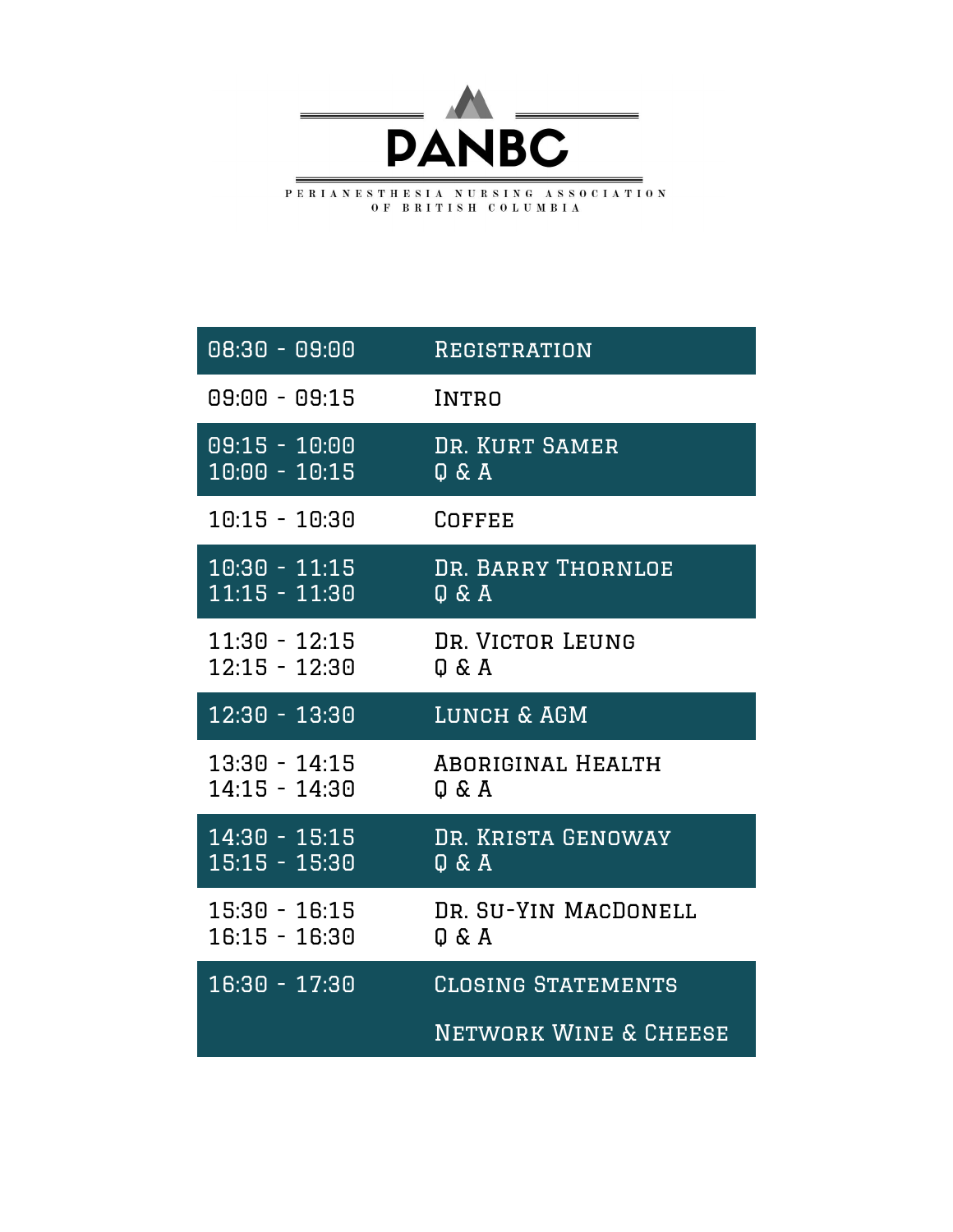"PANBC 2018 ANNUAL AGM & EDUCATION DAY"

# Keynote Speakers



October 20, 2018

## DR. BARRY THORNLOE BSC BSN MD FRCPC



*"Obstetric Anesthesia: Update on Preeclampsia and Uretotonic usage in Canada"*

Dr. Thornloe grew up in the lower mainland British Columbia. BSc. In Biology at UBC (1994) Traveled around the world (1994/95). BSN in nursing at UBC (1998). Worked at BCWH as LD RN and Perinatal Clinical Educator. MD UBC (2008) Residency in Anesthesiology University of Alberta (2008-2013) Fellowship in OB Anesthesia University of Toronto (2016) Obstetric Lead and Staff Anesthesiologist at Royal Columbian Hospital 2014 - Present.

## DR. KRISTA GENOWAY MD FRCPC, PLASTIC SURGERY



### *"Current Advances in Upper and Lower Gender Affirming Surgery: A BC Perspective.*

Dr. Genoway is a plastic surgeon certified by the Royal College of Physicians and Surgeons of Canada. She completed medical school and a residency in plastic and reconstructive surgery at UBC. She then completed a fellowship in reconstructive microsurgery with a sub-specialty in gender-affirming surgical care in San Francisco.

## DR. VICTOR LEUNG, MD FRCP, INFECTIOUS DISEASES & MEDICAL MICROBIOLOGY



### *"Why are penicillin allergies harder to remove than tattoos? Understanding the Importance of Penicillin Allergy De-labelling."*

Upon graduation from UBC Medical School, Victor pursued further training in Internal Medicine at UBC. He then specialized in both Infectious Diseases and Medical Microbiology and obtained combined fellowships from McGill University. He returned to Vancouver and worked at Providence Health Care (PHC) as an Infectious Diseases consultant, Medical Microbiologist and Infection Prevention and Control (IPAC) Physician. He spends most of his time at St. Paul's Hospital and became the Medical Director for IPAC in 2015. In 2013, he founded the PHC Antimicrobial Stewardship Program (ASP). His main clinical and research interests are in stopping preventable infections and developing and implementing coordinated interventions to promote responsible antimicrobial use.